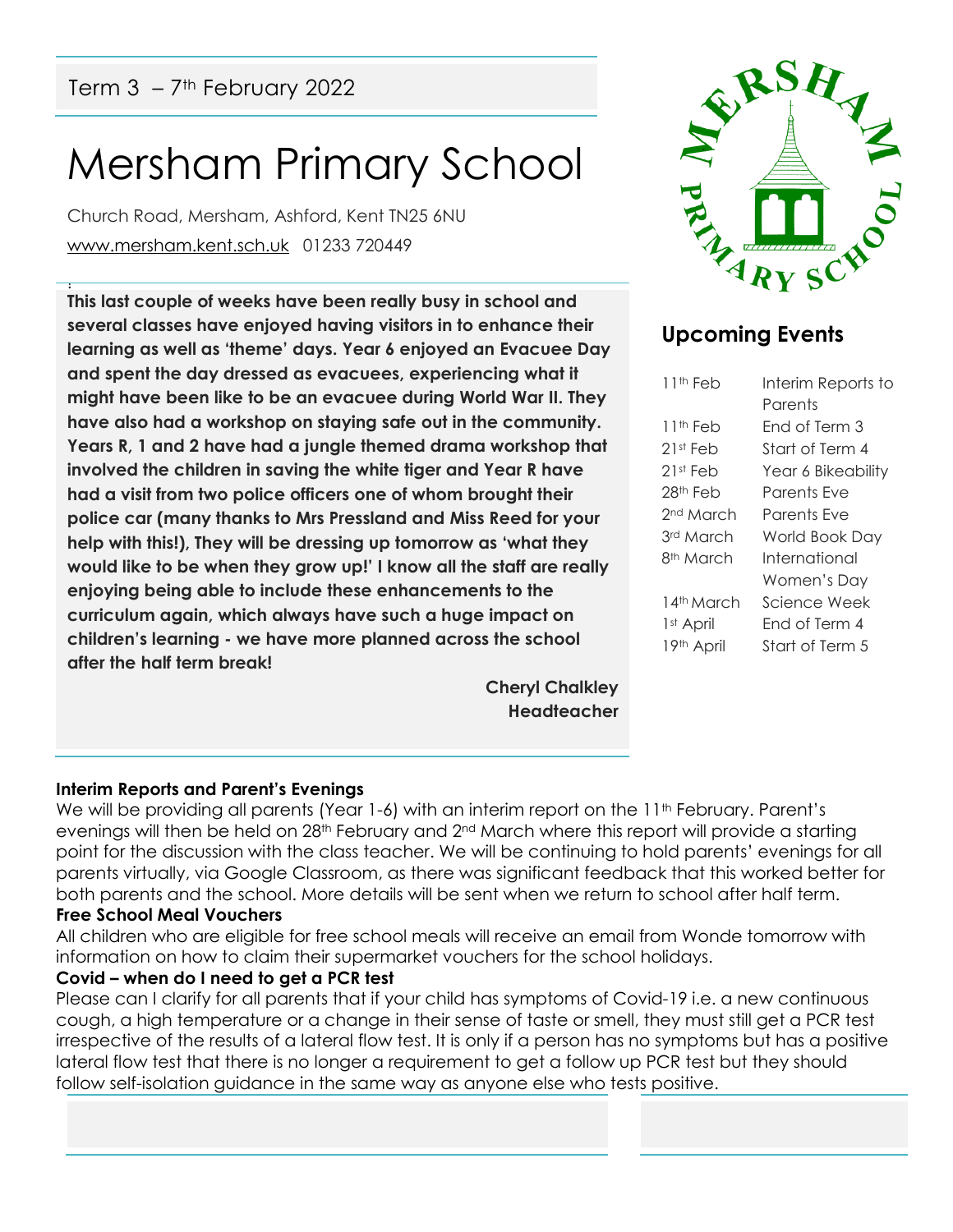#### **Article from the Kentish Express**

Fantastic to see Mersham Primary School mentioned in Damian Green's article in the Kentish Express, following his visit a couple of weeks ago. The year 5 and 6 pupils did an excellent job of representing the school during that visit and I am so proud that our local MP has felt compelled to comment publically on how much he enjoyed their questions.

# Our Man in Westminster

#### by Damian Green

At times when it is reasonable to be pessimistic about the state of the country and the world it is often refreshing to hear what young people are thinking.

I enjoyed two visits to primary schools in recent days, in both of which I was questioned firmly but politely by children who were evidently engaged and idealistic about the future.

The two schools were Ashford Oaks and Mersham, and at Ashford Oaks the main topic of conversation was the environment, in the wake of the COP 26 Conference.

The range of issues brought up under this general umbrella was

fascinating. Our conversation covered not just the very topical point of energy generation and where we get our power from, but the state of the sea after plastic pollution, the changeover to electric vehicles, and how we avoid wasting water.

I learned the sobering fact that only 1% of the water in the world is drinkable. At Mersham the main reason for my visit was to present the prize to the winner of the school's Litter Angels competition, but while they had me there Years 5 and 6 took the chance to question me on many different aspects of life as an MP. These ranged from the

practicalities of being in Westminster for part of the week and Ashford for the rest to the headlines of recent days, including parties at Downing Street.

I really enjoy these sessions as a way to plug back into the real world after days at Westminster, and in this instance as a way to cheer myself up about the future.

One of the things I have learned about young people at any age is that they would much prefer a straight answer which they disagree with than any attempt at political ambiguity.

This is itself an excellent way to sharpen the brain.

#### **Family, Food and Fun – Holiday Food Club for families in Ashford.**

Please see attached flyer for more information

#### **Youth Mental Health Support in Ashford**

#### **Taming My Temper – A 6-Week Anger Management Course**

Taming My Temper is a course which aims to support young people who have difficulties controlling their emotions by helping them to explore the ways in which they can reduce their levels of anger, and also the hostility that they display.

This course helps young people to look at the causes of negative emotional behaviour, and how this can lead to a young person feeling angry. Young people will also learn ways to minimize negative emotions – exploring alternative ways to cope and remain calm.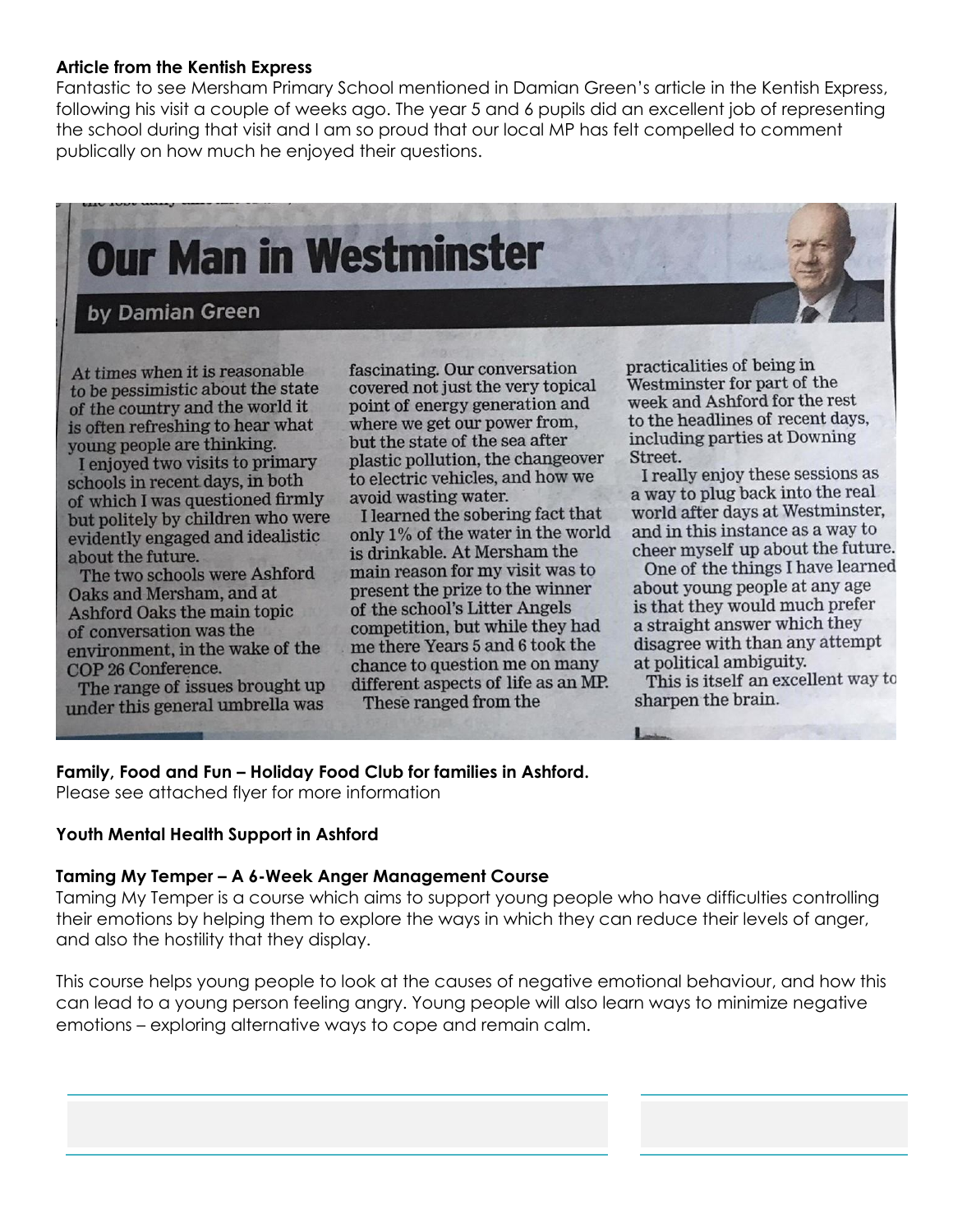The goal of this programme is to help young people to better understand why they may feel a certain way, and to help them to manage the ways in which they want to respond to those feelings. For more details on how to book a space, please visit: [https://www.maidstonemind.org/digital](https://www.maidstonemind.org/digital-taming-temper/)[taming-temper/](https://www.maidstonemind.org/digital-taming-temper/)

#### **A Better You**

A Better You is Mid Kent Mind's personalised one-to-one wellbeing coaching programme, which aims to equip young people with a personalised plan to help them progress forwards.

Whereas our other support works on a more peer-to-peer driven basis, our 'A Better You' sessions are entirely driven by the young people we work with – allowing them to take ownership for their sessions whilst also ensuring that the sessions focus on the areas which they feel are impacting on their wellbeing the most.

Our Wellbeing Workers can cover a range of different topics as a part of these sessions – ranging from managing their wellbeing and/or anger, relationships, aspirations, and identity and self-esteem. These sessions aim to empower the young person to take proactive steps which will both boost their confidence and their emotional resilience – whilst giving them a greater level of support than we can on a course.

For more details, visit:<https://www.maidstonemind.org/a-better-you-youth/>

#### **Mindfulness and Me**

Mindfulness and Me is a fun opportunity for young people to learn more about how Mindfulness can be an effective coping strategy for managing periods of poor mental health, or maintaining good levels of wellbeing.

This programme aims to teach young people how they can acknowledge and accept their thoughts, feelings and body sensations in positive ways – allowing them to become much more resilient so they can combine this with other coping strategies to overcome adversity.

For more details on this programme, please visit: [https://www.maidstonemind.org/free-mindfulness](https://www.maidstonemind.org/free-mindfulness-sessions-young-people/)[sessions-young-people/](https://www.maidstonemind.org/free-mindfulness-sessions-young-people/)

#### **Safer Internet Guides**

Just a reminder to look at the Safer Internet Guides that were sent out via Parentmail earlier this week. **Term Dates 2022-23** Please find below the term dates for the next academic year: **Term 1**  Monday 5th September – Friday 21st October Staff Development Days - Thursday 1st September and Friday 2nd September **Term 2**  Monday 31st October – Friday 16th December **Term 3** Tuesday 3rd January – Friday 10th February **Term 4** Monday 20th February – Friday 31st March **Term 5** Tuesday 17th April – Thursday 25th May Bank Holiday – Monday 1st May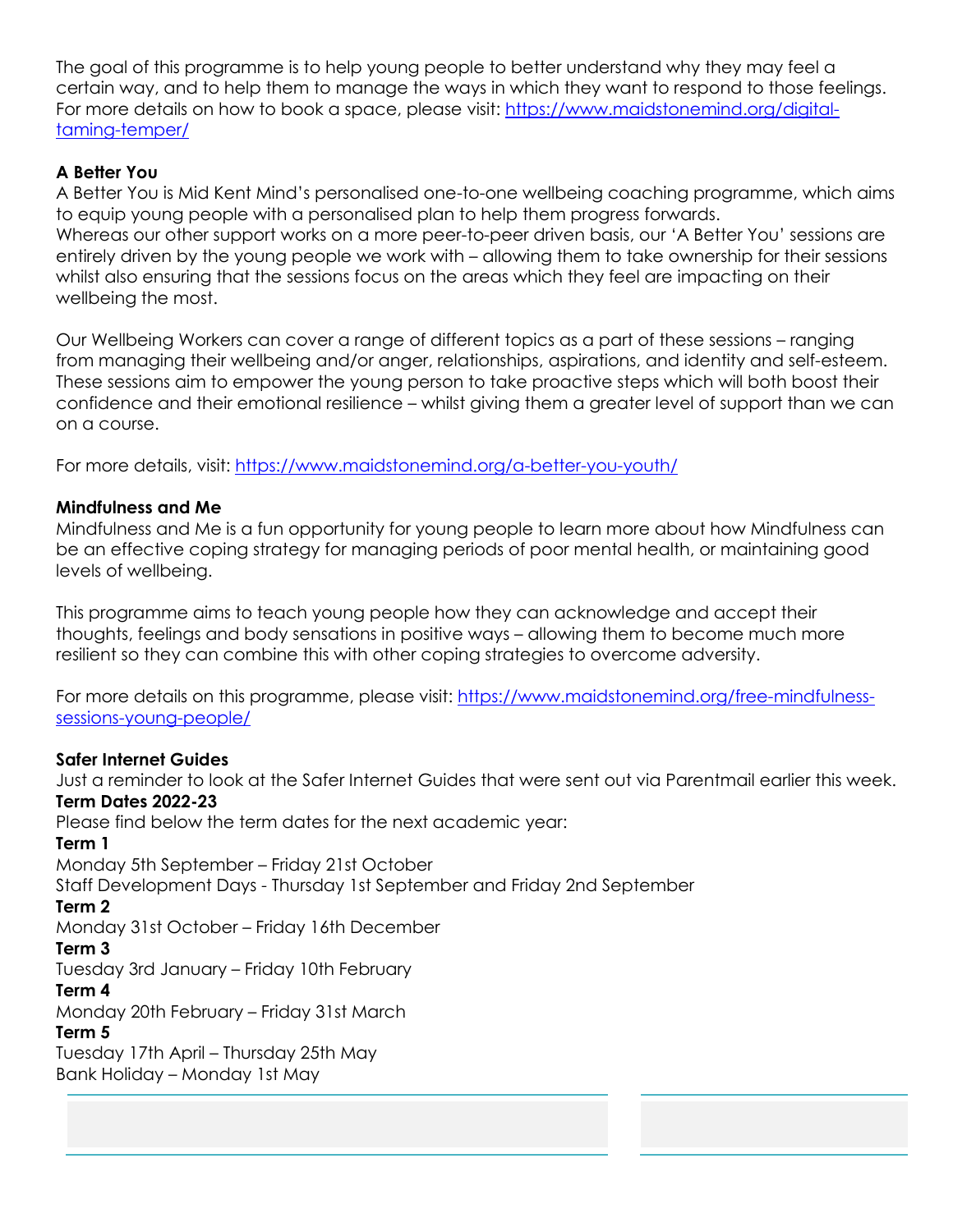Staff Development Day – Friday 26th May **Term 6** Monday 5th June – Wednesday 19th July Staff Development Days – Thursday 20th July and Friday 21st July

#### **Class Assemblies – Terms 3 and 4**

These assemblies will be performed at 9:05am in the school hall and will focus on Online Safety. **We would appreciate it if all adults could wear a face covering.** Dates are as follows:

| 10th February | <b>Falcon Class</b>   |
|---------------|-----------------------|
| 3rd March     | <b>Duckling Class</b> |
| 10th March    | Penguin Class         |
| 17th March    | Kingfisher Class      |
| 23rd March    | Toucan Class          |
|               |                       |

#### **Severe Snow/Ice Plan for Parents and Families**

Every winter brings the possibility of snow and ice. Extreme bad weather can cause widespread and prolonged disruption. Schools are often affected and it can be difficult to maintain an education service.

As a fundamental principle every effort must be made to keep schools open, even if only limited numbers of pupils can attend. However, schools may close due to 'unavoidable' circumstances. Those circumstances being that it is no longer safe for staff or pupils to be onsite.

We recognise that it is important our school remains open so parents are able to work and pupils can continue to learn. Mersham Primary School will make every effort to prepare for severe snow/ice this winter by gritting pathways, clearing access points etc on the school site.

#### *How will we let you know if the school is closed?*

If we do experience severe snow/ice resulting in hazardous conditions, Mrs Chalkley may have to take the decision to close the school. Once this decision has been made we will notify parents via the Kent Closures website. To determine whether Mersham Primary School is open or closed please visit [www.kentclosures.co.uk](http://www.kentclosures.co.uk/) . Search for the school in the search box. The Kent Closures website may also be used to find out if other services in Kent are open or closed, such as nurseries, children's centres and libraries. We also recommend parents sign up for Email alerts on the Kent Closures website. This service will send an email alert to let parents know if Mersham Primary School is closed. Local radio will sometimes provide information of school closures.

#### *What can you do to help?*

- Please visit www.kent.gov.uk/winter for more information about gritting routes and travel issues around Kent so you can plan your journey.
- Please approach the school from the usual entry points.